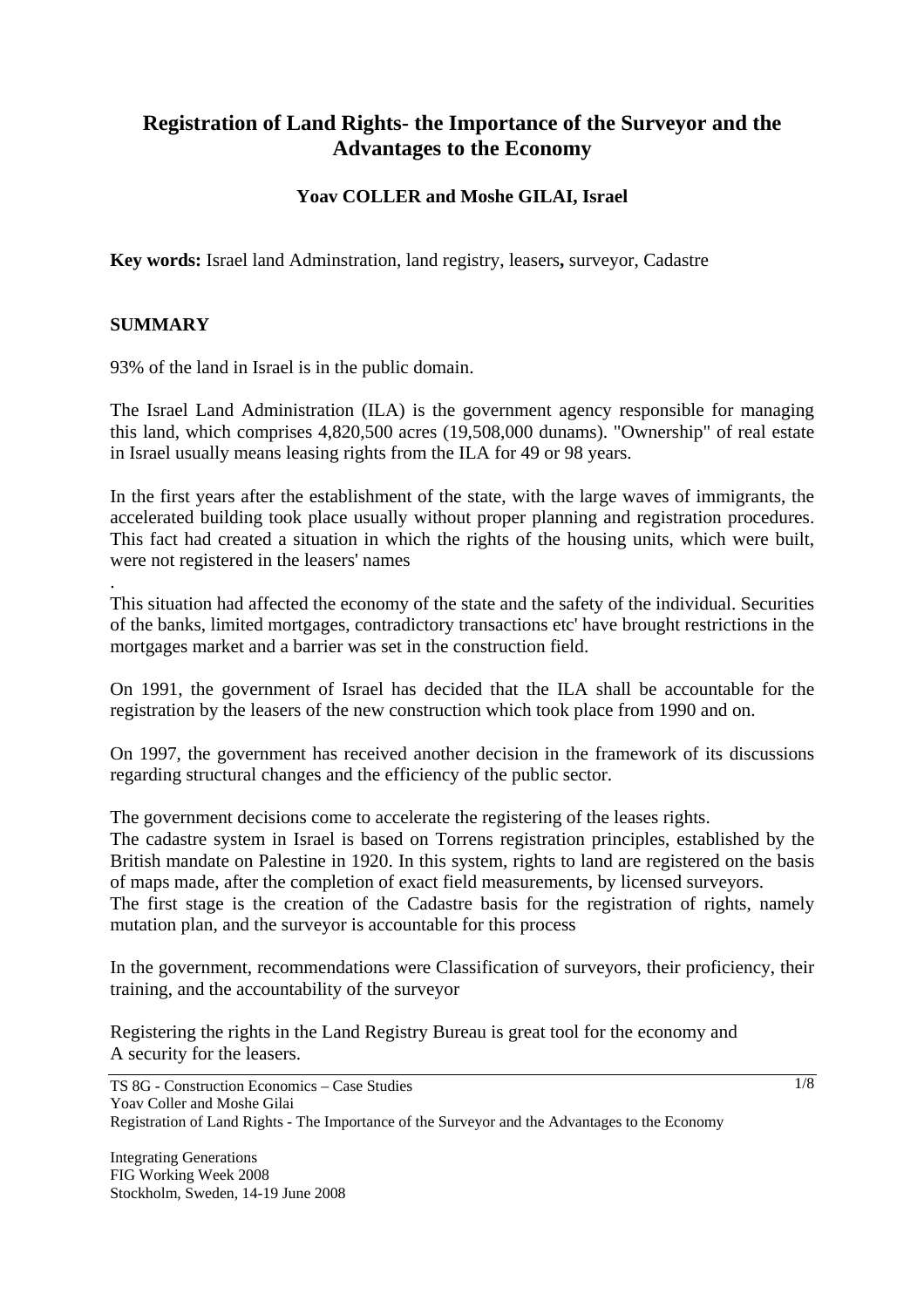# **Registration of Land Rights- The Importance of the Surveyor and the Advantages to the Economy**

#### **Yoav COLLER and Moshe GILAI, Israel**

#### **1: BACKGROUND**

93% of the territory of Israel is state owned lands. These lands are managed by the Israel Land Administration (ILA), the organ of the state, which is accountable for planning, developing, managing and marketing of the lands. ILA leases these lands through a lease contract for 49 years or 99 years, with an option for prolongation of that period. The land policy by which the ILA is managed, is set by the Israel Lands Council, which acts usually in accordance with the government decisions. ILA also manages its lands through housing companies, management companies and development companies. On 1991 the government of Israel has decided that the ILA shall be accountable for the registration by the leasers of the new construction which took place from 1990 and on. Yet, it should be noted that there were some hundreds thousands of leasers in the state whose rights were not registered till that date, and the state had to deal with this issue as well.

In the first years after the establishment of the state, with the large waves of immigrants, the accelerated building took place usually without proper planning and registration procedures. This fact had created a situation in which the rights of the housing units which were built, were not registered in the leasers' names. Yet, as time went by, the focus on the state was on the planning, developing and marketing of the lands for the development of the state, again, at the expense of the registration.

As was noted hereinabove, the issue of the registration with its great significance was brought up to the top priorities list on 1991. It should be mentioned that the cadastre system in Israel is based on Torrens registration principles, established by the British mandate on Palestine in 1920. In this system, rights to land are registered on the basis of maps made, after the completion of exact field measurements, by licensed surveyors. The state guarantees the boundaries and the area of the land parcels. According to the Land Law in Israel a land transaction requires registration and it is finished only after registration.

#### **2. THE REGISTRATION STAGES**

The registration in the cadastre records includes three main stages:

- a. Mutation plan preparations by surveyors and its registration in the Land Registry Bureau.
- b. Preparing the orders, the plans and the codex of the condominiums.
- c. Registration of the leasers in the Land Registry Bureau examining the leasing agreements which were signed by the inhabitants, preparing the leasing bills and the mortgage bills which are required for the registration in the Land Registry Bureau.

TS 8G - Construction Economics – Case Studies Yoav Coller and Moshe Gilai

Registration of Land Rights - The Importance of the Surveyor and the Advantages to the Economy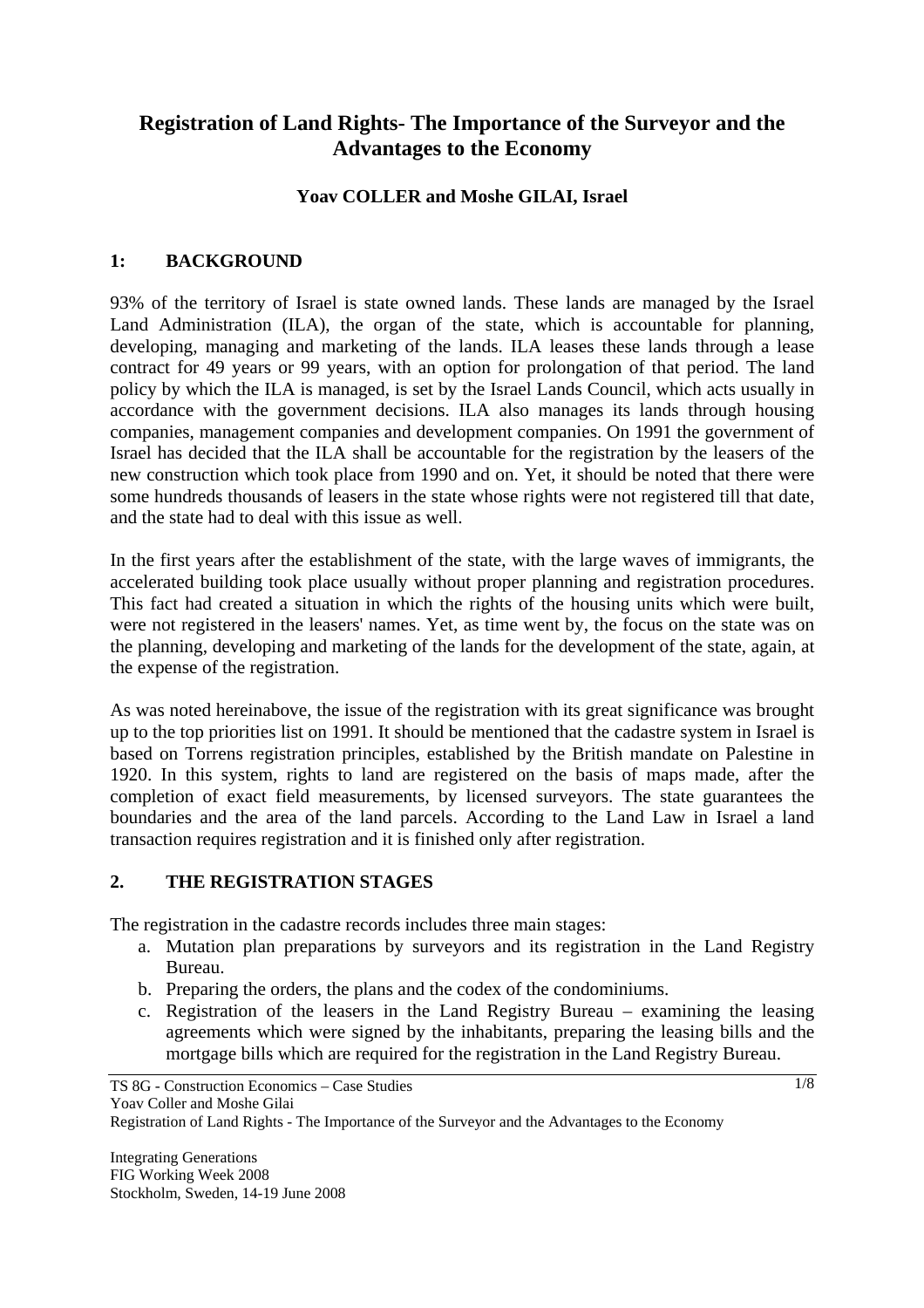The stages are related to one another and any impediment of one of them causes the impediment of the next stage.

# **3. THE STATUS OF THE LANDS REGISTRATION AS A CATALYST OF THE GOVERNMENT DECISONS**

As was stated hereinabove, on the eve of the government decision there were about 500,000 housing units in the state, which were not registered in the Land Registry Bureau. This number constitutes half of the housing units in the state.

This situation had affected the economy of the state and the safety of the individual. Securities of the banks, limited mortgages, contradictory transactions etc' have brought restrictions in the mortgages market and a barrier was set in the construction field.

Contractors, entrepreneurs and leasers were required to give guarantees because the rights and the land were not registered in the Land Registry Bureau, the frameworks of the transactions were not defined and legal conflicts were caused. Instead of a proper registration of the transactions in a designated place – the Land Registry Bureau, the registration took place at the ILA, which became a kind of a Land Registry Bureau. It should be noted in this regard that the ILA is not prepared to managing the registration since the law did not grant it the required protection for a proper and binding management. The management of the registration in the ILA, with its bureaucratic system, caused many difficulties and dissatisfaction in the economy, including in all the government offices related to the construction field, the contractors, the leasers etc'. Real estate transactions were delayed in the bureaucracy pipes, the value of the lands was estimated as being lower than its real worth, and the ILA invested great efforts in managing the leasers, instead of managing the land of Israel.

On 1997 the government has received another decision in the framework of its discussions regarding structural changes and the efficiency of the public sector. The government has decided on appointing an inter-office committee which shall examine and recommend ways of insuring the registration of the land rights in regard to the housing unit, on the date of its population and accelerating the registration of the housing units which were built in the past. The committee included representatives of the Israel Land Administration, the Survey of Israel, the Ministry of Construction and Housing, the Ministry of Interior, the Justice Department and the Ministry of Finance which its representative served as the chairman of the committee. A report of the committee was handed out to the government on 1988 and was adopted by it.

#### **4. THE MAIN RECOMMENDATIONS**

- a. Prolongation of the Registration of Public Housing Law a law which helps to verify the plans for the purpose of registration (their suitability to urban plan) as well as for registration in the Land Registry Bureau.
- b. Assimilation of the surveying and registration process as part of the planning process.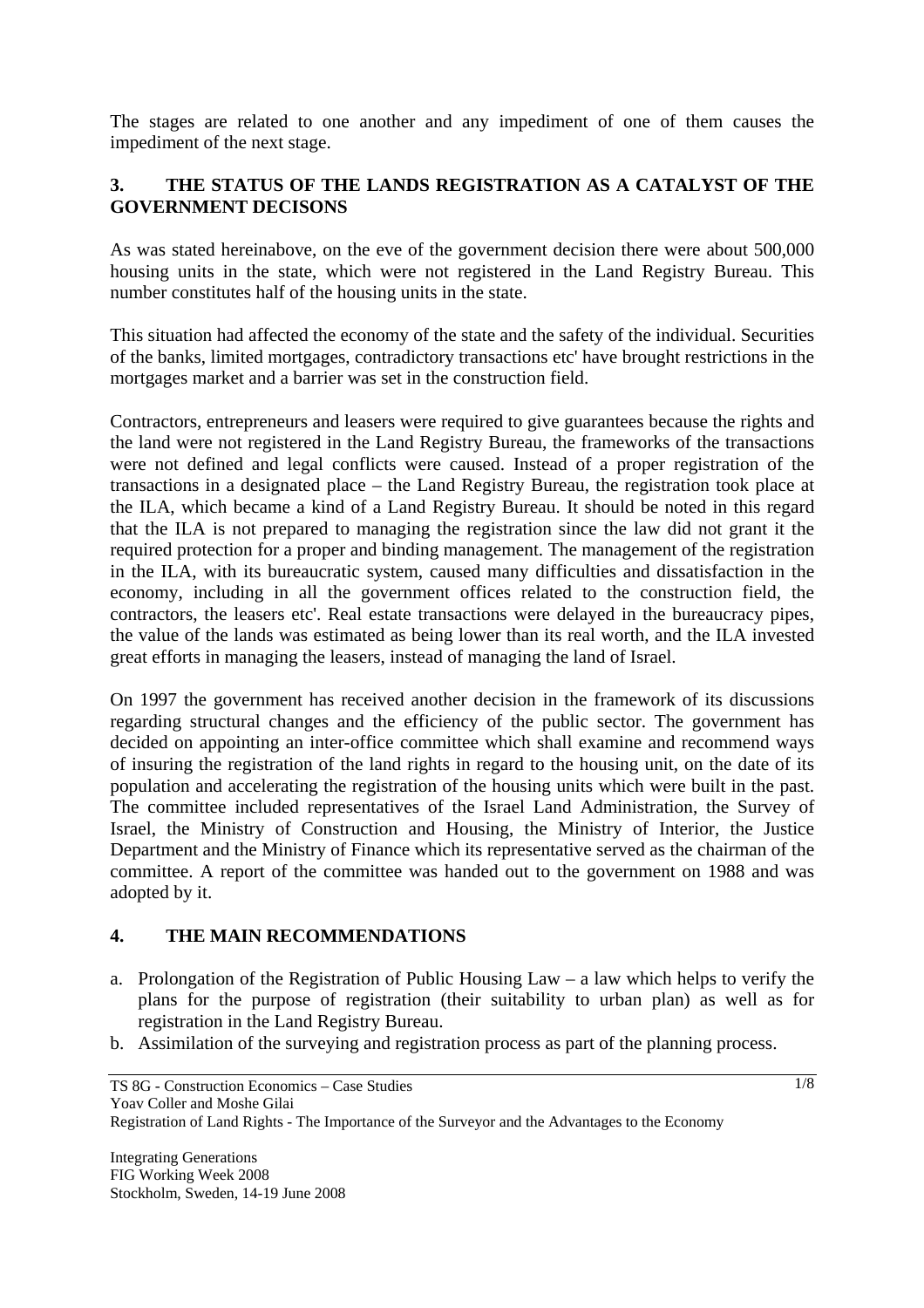- c. Setting the conditions for assuring the registration of the leasers rights by the construction companies and their delegates, in regard to past and future construction.
- d. Classification of surveyors, their proficiency, their training, the accountability of the surveyor.
- e. Alteration of the working system of national factors which deal with registration, and their focus on the review of the process and handling exceptional cases.
- f. Increasing the professional knowledge level of those who deal with land registration (surveyors, lawyers, etc') and detailed reference to the surveyor's work.
- g. Implementation of the recommendations and the budget costs which are involved in the implementation of the recommendations.

Some of the committees' recommendations required the alteration of the laws and regulations, an alteration that shall lead to an increase in registration.

The recommendations of the committee also forced the governmental bodies to work in cooperation and thus another recommendation was to continue the work of the inter-office committee, so that it can follow up and synchronize the governmental bodies as well as help them to implement the recommendations. Furthermore, the committee recommended to the government to restrict the charges collected from the leasers by the housing companies and the lawyers.

Pursuant the report of the committee, the Ministry of Finance decided to budget and to add personnel to the relevant governmental offices, in order to support and implement the recommendations.

# **5. THE SIGNIFICANCE OF THE SURVEYOR AND HIS POSITION IN THE PROCESS**

As we have seen, the registration is composed of three stages. The first stage is the creation of the Cadastre basis for the registration of rights, namely mutation plan preparations, and the surveyor is accountable for this process.

Till the beginning of the  $21<sup>st</sup>$  century, the mutation plan preparations process lasted about three and a half years, on the average, due to bureaucratic factors, undeveloped technology and unclear job description of the surveyor's job and his hiring by the governmental bodies.

The committee emphasized the significance of the professionalism of the surveyor, the timetable, the clear definition of what should be included in the maps for registration, as well as for classification of the surveyors.

It should be noted that the mutation plan preparations is a process which is composed of several stages, until its verification by the Survey of Israel as "fit for registration". In the first stage – the surveying of the existing condition of the land and division of the land according to the valid urban plan.

TS 8G - Construction Economics – Case Studies Yoav Coller and Moshe Gilai Registration of Land Rights - The Importance of the Surveyor and the Advantages to the Economy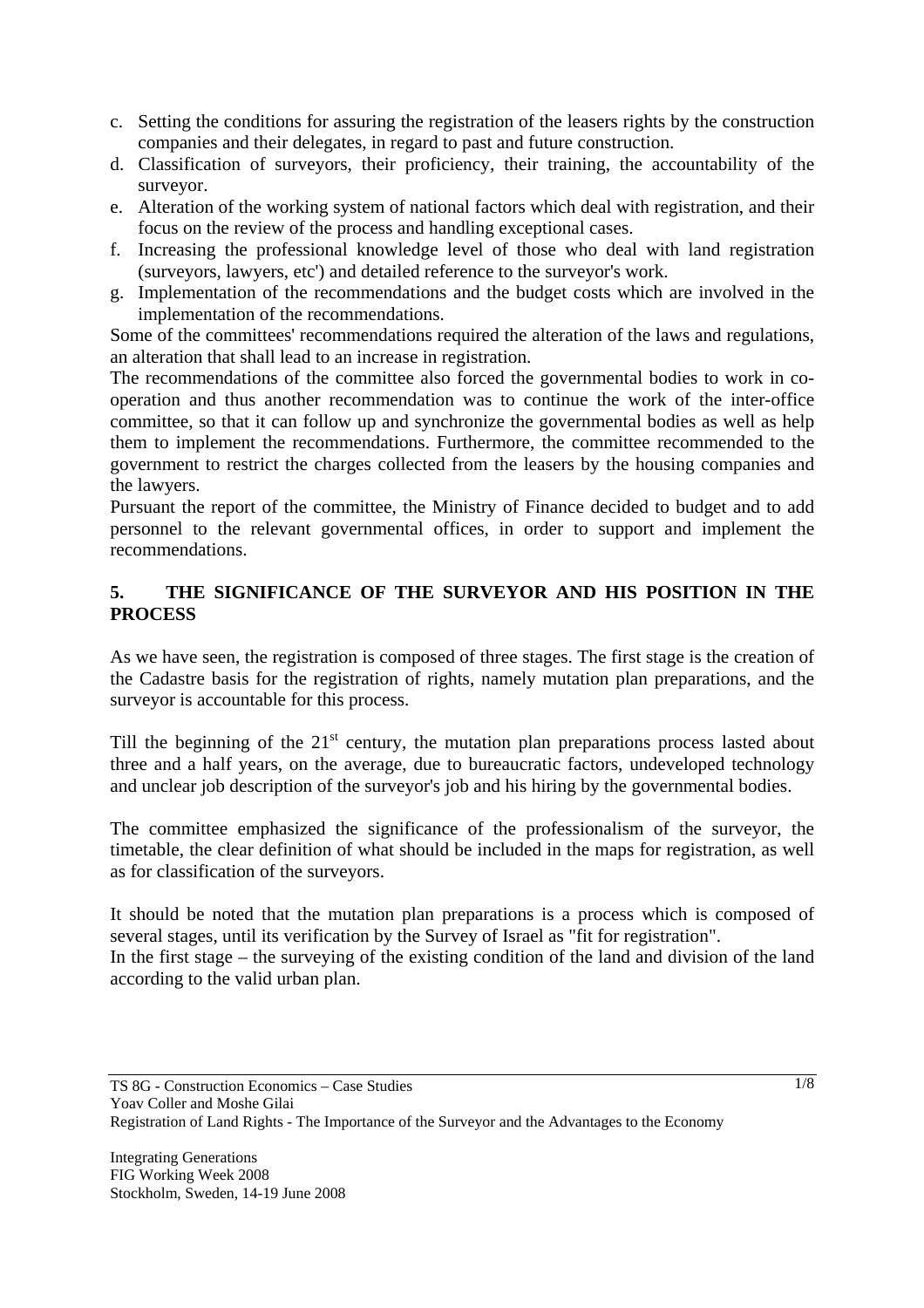In the second stage – the verification of the division by the Local Committee (the Local Committee is the statutory body which is qualified to decide weather the mutation plan fits the urban plan or not).

In the third stage – submitting the to the Survey of Israel for verification.

In the fourth stage – the registration of the mutation plan in the Land Registry Bureau.

In is needless to mention that each stage lasts a long time and in between the stages, modifications, delays and changes usually take place.

The surveyor is accountable for the three first stages, but also for the fourth stage which is handled usually be a lawyer or a registration expert. It was proved that using the services of a qualified surveyor at this stage, accelerates the registration and makes it more efficient.

## **6. IMPLEMENTATION OF THE RECOMMENDATIONS OF THE COMMITTEE**

- a. The professionalism of the surveyors courses in relevant laws (the courses were organized by the Israeli association of licensed surveyors').
- b. The updating of the surveying regulations so that the surveying shall include the required details for the purpose of registration and the submission mode.
- c. Acceleration of the inspection and verification of the mutation plan preparations by the surveyors – the Survey of Israel has granted authorities for a small number of surveyors to inspect and recommend to it the verification of mutation plan as fit for registration. This step is a revolution in the inspection realm and it shortens significantly the process of verification of the plan.
- d. The ILA and the Ministry of Construction and Housing have defined procedures and schedules for the surveyors' work and for the integration of the registration process in the planning process. The ILA has defined the tasks of the surveyor in the process from the planning till the registration.

These processes are meant to integrate the surveyor in the process, from the moment of planning and to make sure that throughout the planning process, the surveyor is accountable to the surveying and registration aspect of the urban plan. Thus for instance, already in the first stages the surveyor examines the ownerships, weather the land can be registered or not, etc' and in co-operation with the planner, shapes the best solution that shall enable to verify the plan and to register it. This working method shall bring the mutation plan preparations for registration in about six months from the moment of verification of the urban plan.

- e. The ILA has established a data base which includes all the sites in which mutation plan takes place or is about to take place, and with the help of Geographic Information Systems, has prepared a plan for five years which should minimize the amount of unregistered housing units.
- f. Instruction plan for the local committees was prepared so that they shall be able to professionalize in surveying and registration issues, in order to shorten the verification time of the plans in the committees.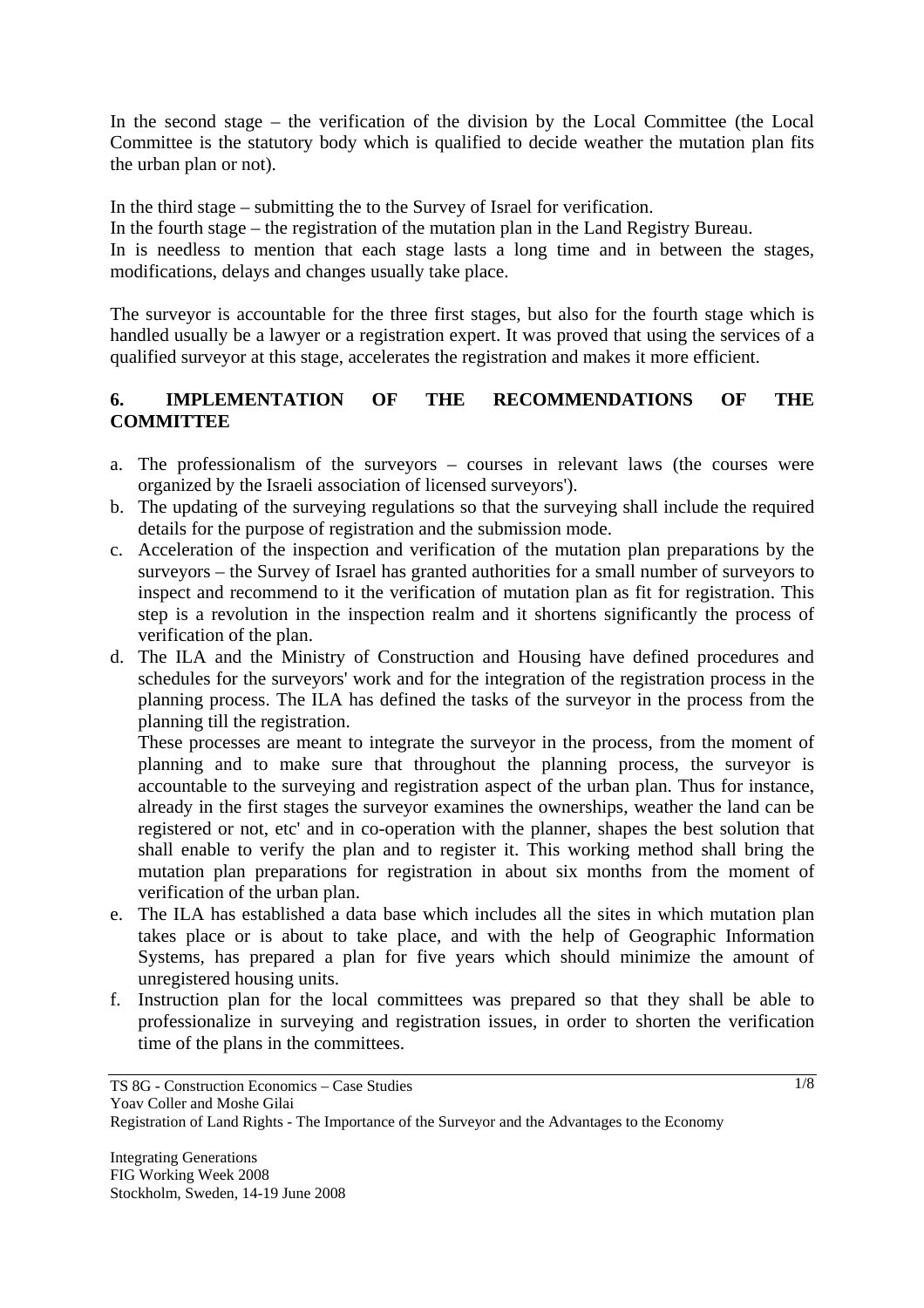- g. A software was programmed to enable every surveyor who begins a mutation plan project to enter the system and receive a code. The code can be used by him until the registration of the plan. This software enables the governmental bodies and the ILA to be aware of every mutation plan site, the plan status, as well as every relevant detail.
- h. The technological advances (GPS, permanence stations, laser scanners, distomat laser) have brought about a faster and more accurate field surveying.
- i. Updating and upgrading of the control net (a new Israeli net) have contributed to the surveying accuracy and the tangents between plans and mutual borders.

## **7. THE PREPARATIONS IN ILA**

On 1991 pursuant the government decision in the matter, the ILA has established the Center for Urban Registration, a unit of the ILA which takes care of follow up, management and mutation plan preparations in the ILA. On 1996 the ILA had began to employ two external companies that had to support and accelerate the registration of the rights of the leasers. These companies take care of condominiums, initiate mutation plan preparations, gather information for the database of the Administration, and do everything to further the registration of rights. In addition, the ILA is prepared for controlling and following the housing companies and the contractor companies. Furthermore, the ILA had initiated the prolongation of the Public Housing Temporary Order and its transformation to a Law – such law shall facilitate the verification of the plans for registration (in accordance with the planning plan) as well as for registration in the Land Registry Bureau.

#### **8. INTERRACTIVE PLAN – THE FIVE YEARS PLAN**

The database which was created by the ILA and which constituted the basis for the work of the inter-office committee, modeled all the built and populated territories which were not registered in the Land Registry Bureau. In a survey which took place toward 2004 and which preceded the Five Years Plan, it was revealed that the unregistered housing units on state lands were about 400,000 units.

The Registration has defined annual operative goals in order to put an end to the lagging until the end of 2008. These goals were coordinated with all the bodies of the committee and the plan was accepted and adopted by the committee and submitted to the inter-office committee. In the first stages most of the efforts were invested in mutation plan preparations and registration, since it became evident that a land with 150,000 units was not parceled and since it was obvious that it was not possible to continue registering the units on that land as condominiums and the rights at the name of the leasers.

These efforts were fruitful and today only about 60,000 units are left to be parceled. Yet, toward the middle of 2007 it became evident that a significant push is still needed for the stages of registration of condominiums and rights registration. It is worth noting that the issue of changing the cadastre by mutation plan is under the control of the state, while the other two

TS 8G - Construction Economics – Case Studies Yoav Coller and Moshe Gilai Registration of Land Rights - The Importance of the Surveyor and the Advantages to the Economy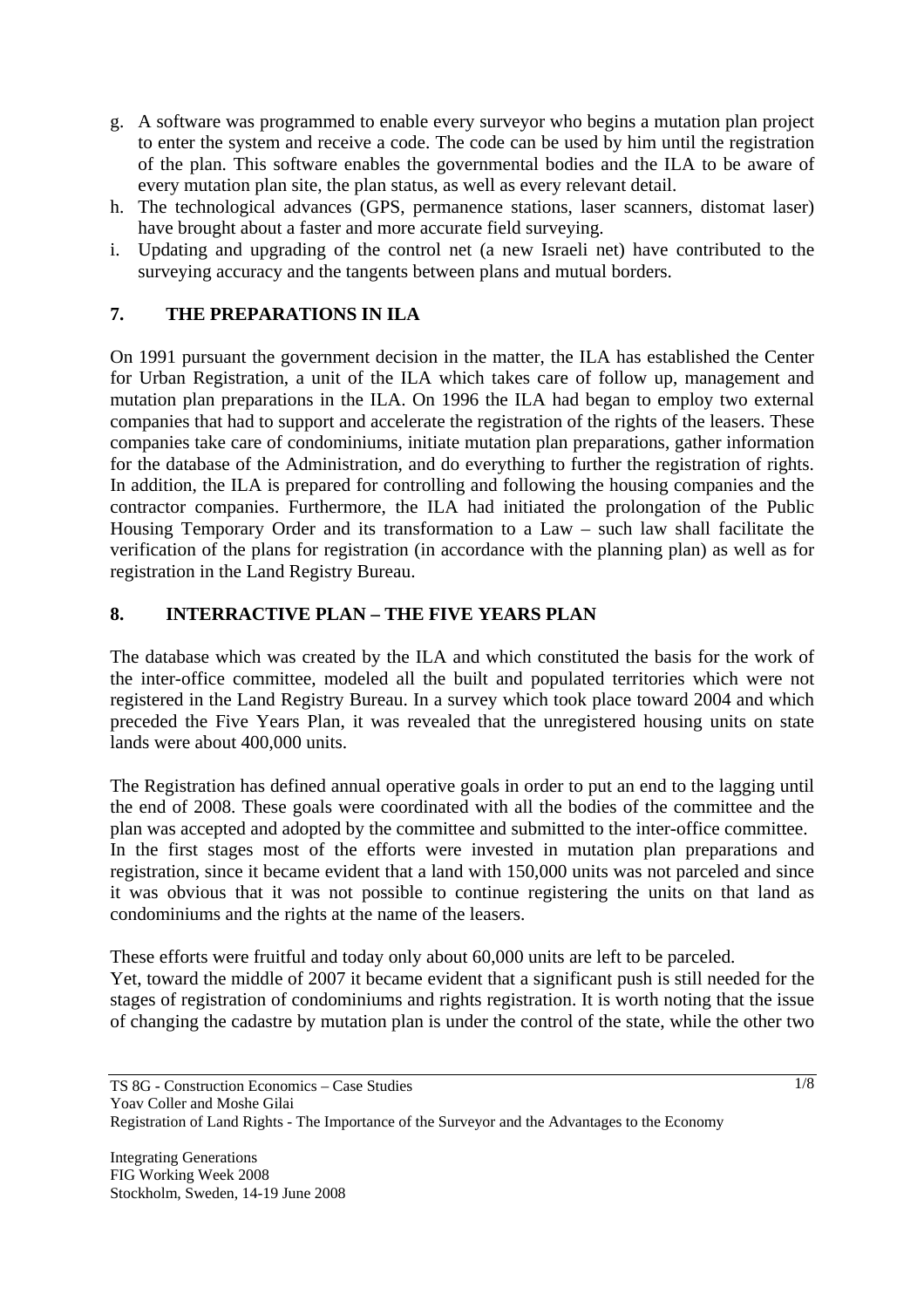stages (registration of condominiums and rights registration) are under the control of the contractors.

Therefore, it was decided to prolong the period of rights registration until the middle of 2012.

# **9. REGISTRATION**

## **9.1 The Post-Registration Stages**

After registration of the mutation plan in the Land Registry Bureau, so that each parcel is carefully defined, the ownership is registered at this stage as the state ownership. This stage constitutes the first layer for the completion of the process.

#### **9.2 The Second Stage**

- a. Saturated building (includes at least 4 housing units) preparing an order and a draft of the condominium which specifies the area of each apartment, as well as its attached areas, and registration of the building in the Land Registry Bureau. Enclosed to the order is a draft made by a surveyor.
- b. Low building a direct registration of the rights in the Land Registry Bureau.

#### **9.3 Actions Taken by the ILA in Order to Further the Registration of the Condominiums**

It became obvious that after the mutation plan, which is the process which lasts the longest period of time, there is a delay in the preparation of the condominiums and in fact, in some of the cases, there is repudiation by those accountable for the registration. At this stage, the accountability for the preparation of the condominiums is of contractors and entrepreneurs who won the tenders of the ILA.

The ILA had filed law suits against contractors who were delayed in the registration of the condominiums, and won almost all of them.

The ILA had complained to the Contractors' Registrar, which excluded some of the contractors from the contractors' notebook.

The state seized guarantees given to it by the contractors. It also prevented contractors who detain registration from participating in tenders of the ILA, or demand that they should give a high bank guarantee for insuring the registration.

These actions started to affect the markets and many contractors began to accelerate the performance of their obligations to the ILA.

Yoav Coller and Moshe Gilai

TS 8G - Construction Economics – Case Studies

Registration of Land Rights - The Importance of the Surveyor and the Advantages to the Economy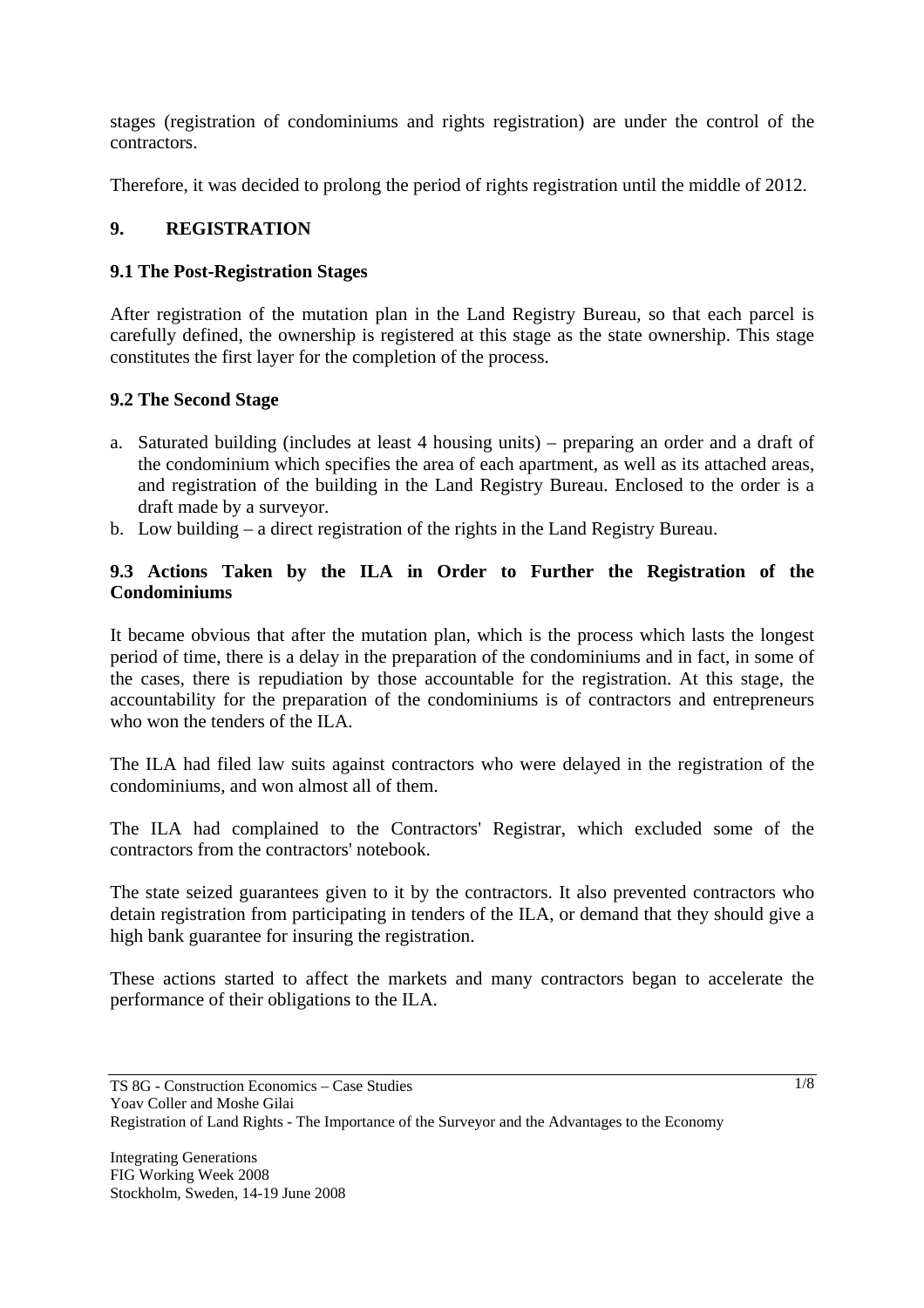## **9.4 The Third Stage - Registration of the Leasers' Rights in the Land Registry Bureau**

This stage is dependant upon the contractors as well as the leasers themselves. In regard to the contractors, after the registration of the condominium, a follow up of the contractors takes place and they bring about the rights registration. In regard to the leasers, the ILA puts great efforts, including publications, to convince the leasers to come and register in the Land Registry Bureau.

The ILA prevents these leasers from receiving services, until the registration of their rights. In addition to all that, it should be noted that when trying to diminish the friction between the state and the citizens, and in order to avoid unnecessary bureaucracy, in sites where mutation plan was registered on land which was not built on, the transactions and the tenders of the ILA are direct and oblige the winners to register their rights immediately at the Land Registry Bureau, as leasers or owners, in accordance with the transaction or the tender

#### **10. CONCLUSION**

parceled and registered at the Land Registry Bureau.

During the last three years, pursuant the enhanced activity of surveying and registration of real estate, the total number of the not registered housing units was reduced and it stands nowadays of about 250,000 housing units. Moreover, the amount of mutation plan, which was registered, increases the chance for completing the rights registration plan on time. Nowadays the ILA acts to market the owned or leased grounds, while they have already been

One of the main goals of the ILA is to market the registered lands so that the ILA shall not deal with the management of those lands and they shall be managed by the entrepreneurs in accordance with the market forces. Moreover, the ILA had adopted lately a new policy of allocation of lands in direct ownership. Such actions diminish the friction between the ILA and the citizens and the citizens are able to act in accordance with the market forces without the need to use the ILA services. The burden and the friction decrease, real estate transactions in the market take place rapidly, the lands are traded in their full value and the market forces

The registration of the rights at the leasers' name turns their contractual rights (toward the state) to ownership rights toward the world, which obviously raises the value of the rights significantly and gives them a better protection than before. In addition, it should be noted that after the ILA departed from the lands which were marketed and registered in the Land Registry Bureau – lands which actually had fulfilled their potential – it can concentrate on the main goal, namely - land administration.

are those which affect the price.